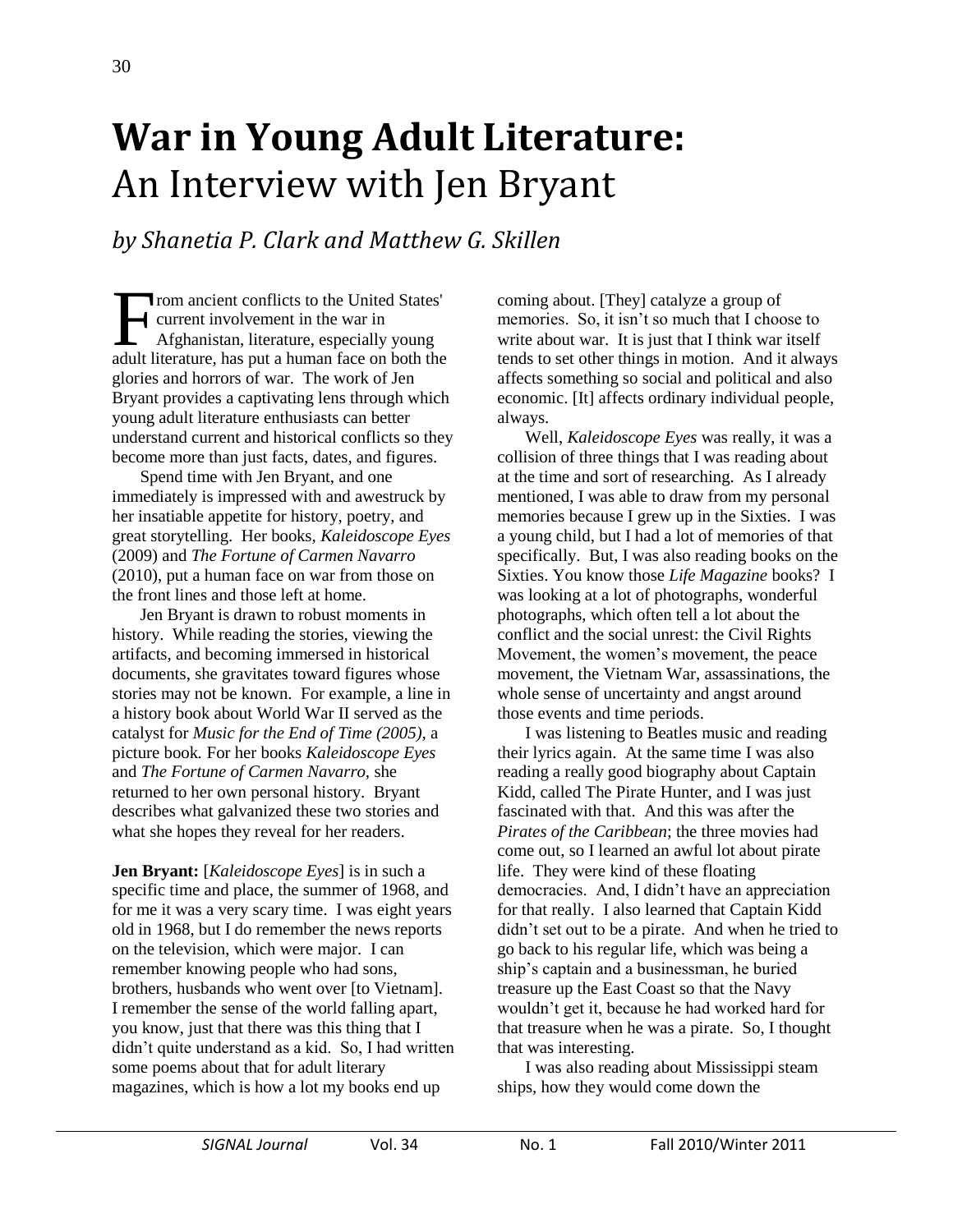Mississippi River and they would hit a submerged tree and then sink with all of their cargo. These things were not in any way related. But, in some strange way I wanted to use all three of them in a story. And, so *Kaleidoscope Eyes*, I have to say, turned into a wild cooking experiment. Like where you would throw three in ingredients that wouldn't seem to go well together, and mix them up and see if it works. And it doesn't always work, but that time it did. So, I had a little bit of luck there.

*As* Kaleidoscope Eyes *fused elements of biography, history, and music together in a dynamic way, Bryant crafted together poems she had written with a story that had been living with her since childhood. Here, Bryant describes her inspiration for* The Fortune of Carmen Navarro*, which is inspired by the novella and opera Carmen.*

**Jen Bryant:** [The opera *Carmen*] has been in my head. Every once in a while, it comes to the forefront and I ask myself, what could I do with this? I have a habit of writing poems about historical figures, particularly artists. Let's just say Picasso, let's say a poet like Walt Whitman, or something. And I try to put them into a contemporary setting. What would they do? I could create contemporary characters that would mirror the original historical characters in *Carmen* – the soldier, the gypsy, and their friends. So at that point, I didn't know that there would be four narrators. I didn't know anything about the structure. I just thought it would be in present day. Because setting is really important to me, I needed to set it in a place that I knew well. Then, it dawned on me—the Valley Forge Military Academy. That would be okay, if I am telling this tale for young people [because] that might be where you would find a young soldier.

So, since it was contemporary, as I developed Ryan's character, I thought I want to stay with the original idea that he forsakes his dutiful life. In order to have a dutiful life and to even create more pressure on him to stick with that, as opposed to throwing it away, I would then give him a brother in Iraq and a father who had a great military history and was from the school and all of that. It was a lot of fun actually.

The Fortune of Carmen Navarro *is told from the perspective of four narrators. Bryant expands upon her reason for this story-telling technique.* 

**Jen Bryant:** I really enjoyed multiple narrators in *Ringside 1925* (2008). And, after I finished that book, it was hard to do that book because there were nine narrators. And, I wanted each to have a distinctive look on the page and also a distinctive voice. But, to keep all of those threads going was a challenge. I would use a lot of colored sticky notes to show myself visually who had spoken when. So, at the end of that I knew I liked that, but I wanted fewer of them. So, I was eager to try that again. And, this story, I had the two main characters' voices in my head, Carmen and Ryan. I know in the original story they each have a confidant, a friend. They are minor roles, but I brought those friends forward so that they would have almost an equal role in the story. And that was fun because I got to create that more. You know they aren't so fleshed out in the original story or the opera, but in my book it was fun. So I got to use the Frankenstein effect.

*In* Carmen*, Ryan's family is steeped in the military. All of the men in his family served gallantly. Ryan's brother is a soldier, serving on the front line of the war in Iraq. His presence provides a first-hand, realistic view of the war. Bryant explains how she tells this part of the story through Ryan's brother.* 

**Jen Bryant:** I went online and actually read some letters from Iraq. At this point there were some letters being shown on newscasts. And, I also knew someone who was over there, not in a frontline position, but in one of the safety zones. I love inserting letters into the story. All of my novels do that. It's a visual change; it allows for another voice to come into the story in a strong way, but only once in awhile.

So, I thought, instead of having Ryan sort of secondhand tell us what is going on with his brother, it's better that you hear it directly from his brother. And a letter was a way to do that, simply because the time it was set in, which is contemporary time, but also 2007. It was interesting to think about how to date the letters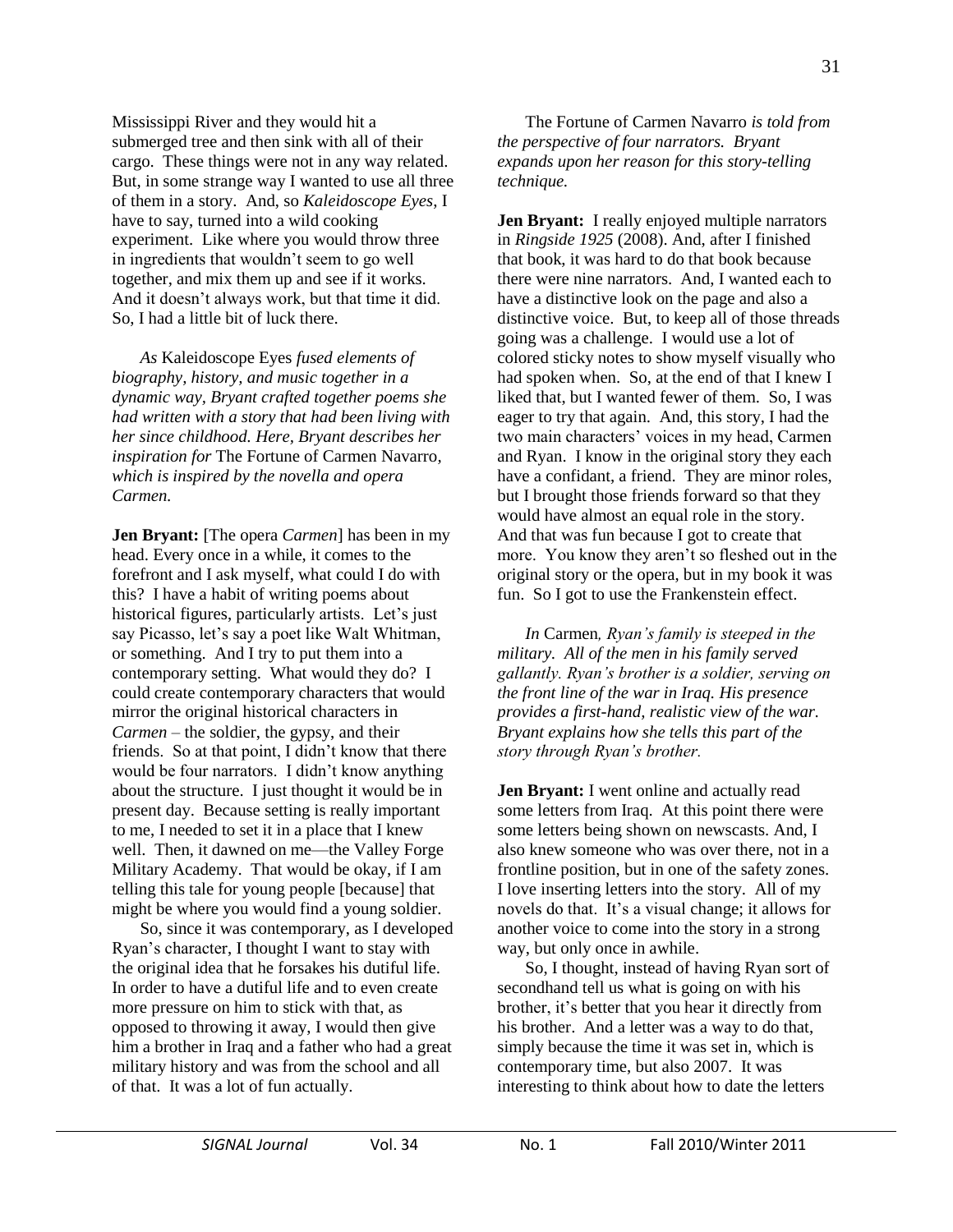and what year to set the story in. I kind of had to because so much was happening with the Presidential election that I didn't want to deal with that also. Even though I was really excited about it myself, I thought that was too much and it would really intrude on the story. So I made it kind of the beginning. I knew that in reality, they would be talking about the Presidential election, because that was all tied up with the Iraq War, the whole reason we were supposedly there, and all of that. So, that is why it is 2007 and not 2008, 2009, or 2010.

*In* Kaleidoscope Eyes*, the presence of war is much more at the forefront than it is in* The Fortune of Carmen Navarro*. For example, in*  Kaleidoscope Eyes*, Lisa and her friends seem to be more aware of the war versus the friends in*  Carmen*. Bryant explains how the differences were crafted purposefully.* 

**Jen Bryant:** In *Kaleidoscope Eyes*, Malcolm's brother goes off to war, so that was very personal. Here is a guy that they are used to seeing every day in their neighborhood. You know, he graduated high school with a sister, works at a lumberyard. Then there is Harry, who isn't overseas, but [Liza] doesn't find out why until later, because all of the other young men are gone. I remember that as a distinct memory of having to sign up for the draft and trying to figure out for myself as a young kid. What is the draft? What happens when you are drafted? I actually went back and did a lot of research about the draft. What would exempt you from it? What would be the reasons, physically, that you might not be accepted? And then, when did it start? It really expanded quite a bit. It was such a bloodbath over there.

There were visual signs in a small town too. You would see the daily newspaper [and] the young man in a wheelchair on the porch. I remember seeing a few young men who came back [and] who had changed physically, mentally, or both and, seeing stories on television about that. So it was just a distinct memory. I could draw on some of my own personal memories for that. And, you know, there is a whole lot written about the Vietnam War and there are so many parallels. It was an unpopular

war, people weren't really sure what was going on there, a lot of people were convinced that we shouldn't even be there, and it is the same with Iraq. Although there is a lot of support for the military, because of what they do and the sacrifices that they made.

There's also the whole ambiguity of, why we are there in the first place? There really weren't any weapons of mass destruction, and the whole ambiguity about the purpose, and the effectiveness of what we are doing over there. And that creates such a terrible personal conflict, I think, for all of us. To know that here are these people who are putting their lives on the line every single day on our behalf, and yet, to not really either grasp, understand, or support the purpose in an abstract, ideal way of why the war is even going on. Yeah, there are just questions, so many questions. That is what good stories are built around, the tension of that.

So, it was purposeful that the Vietnam War has much more effect on those kids in that town, than the Iraq War does, except in one place in *The Fortune of Carmen Navarro* when Ryan's brother writes to him and says, "Hey, you know, a guy got his arm blown off." It then becomes real, more real for Ryan and adds further fuel to his fire that "Geez, maybe I don't want my life to go there.‖ Because I think it would be hard, if you are not right in the situation and you are not seeing things happen, to really grasp. It is the difference between watching something on television and being there and experiencing it.

*Young adult literature, in particular Jen Bryant's work, helps us to better understand current and historical conflicts so they become more than just facts, dates, and figures to be memorized for a test. As we explored these two novels, we wondered how she viewed her works within this context.*

**Jen Bryant:** My father was a history major and I know anytime he would talk about it when I was a kid my eyes would kind of glaze over, because you're a kid and you don't want to be taught anything by your parents. But, whenever he would tell a personal story, or whenever I had the opportunity to read something personal, and usually through biography, or to watch a movie